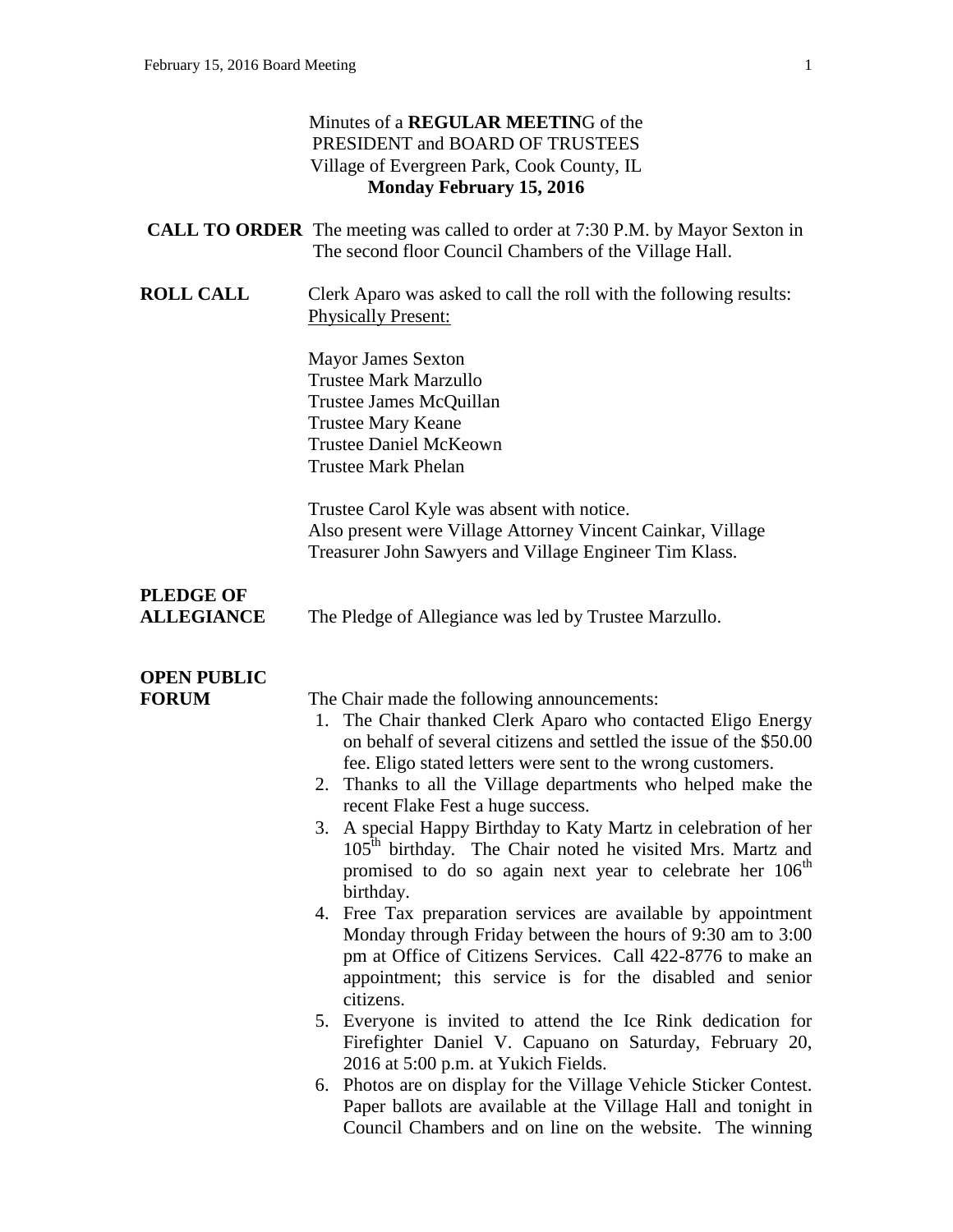photo will be announced on March  $1<sup>st</sup>$ . The Chair reminded everyone only one vote per person.

## **OPEN PUBLIC AUDIENCE** NONE.

# **REGULAR AGENDA**

**MINUTES** Motion by Trustee Phelan second by Trustee McKeown to waive the reading of the minutes of the February 1, 2016 Regular Meeting of the President and Board of Trustees as presented was passed by unanimous voice vote and so ordered by the Chair.

**RESOLUTION** 

**NO. 8-2016** Motion by Trustee Marzullo second by Trustee McQuillan, to approve **Resolution NO. 8-2016** with expenditures of the General Corporate Fund of \$ 447,032.68 and the Sewer and Water Fund in the amount of  $$ 201,442.00$  and the  $95<sup>th</sup>$  Street TIF Fund,  $$ 718.56$ and the Capital Improvement Fund, \$ 1,951.76 and the Street Bond Fund \$14,020.00 for a total of \$665,165.00. Upon roll call, voting YES: Trustees Marzullo, McQuillan, Keane, McKeown and Phelan; voting NO: NONE. The motion was passed and so ordered by the Chair.

**VILLAGE TREASURER** 

**REPORT** Motion by Trustee McQuillan second by Trustee Phelan to approve the Treasurer's report for January 2016 in the amount of \$ 5,156.488.37 in the General Fund and \$ 3,270,719.29 in the Sewer and Water Fund. The motion was passed by unanimous voice vote and so ordered by the Chair.

#### **BUSINESS CERTIFICATES** NONE.

## **ORDINANCE**

**NO. 3-2016** Motion by Trustee McKeown second by Trustee Keane to approve **ORDINANCE NO. 3-2016, "AN ORDINANCE PROVIDING FOR THE ISSUANCE OF NOT TO EXCEED \$2,000,000 GENERAL OBLIGATION REFUNDING BONDS, SERIES 2016, OF THE VILLAGE OF EVERGREEN PARK, COOK COUNTY, ILLINOIS, AND FOR THE LEVY OF A DIRECT ANNUAL TAX SUFFICIENT TO PAY THE PRINCIPAL AND INTEREST ON SAID BONDS."** The Chair explained this is a re-finance of existing bonds that will save the Village between \$100,000 and \$120,000. Upon roll call, voting YES: Trustees McQuillan, Keane, McKeown, Phelan and Marzullo; voting NO: NONE. The motion was passed and so ordered by the Chair.

**ORDINANCE**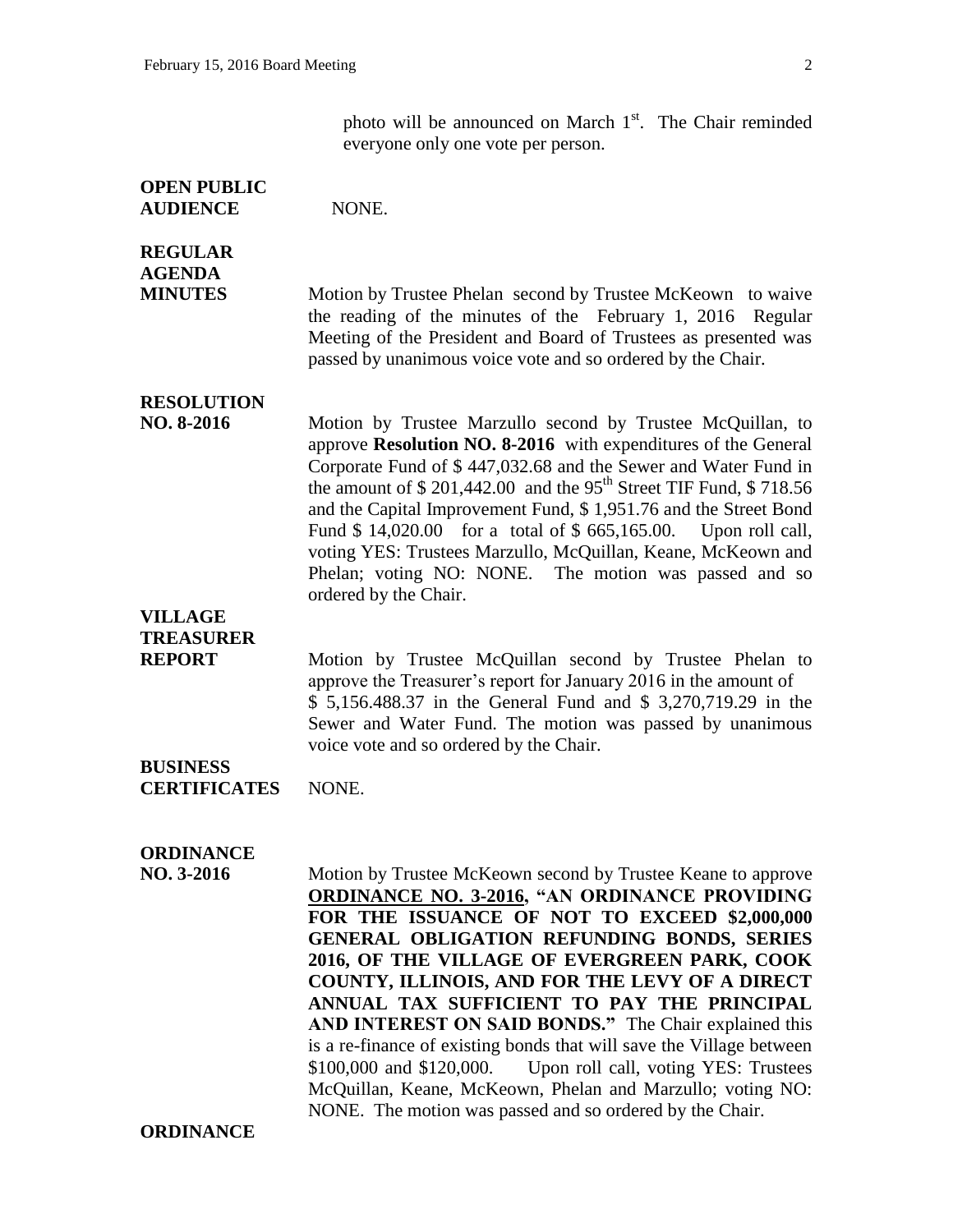**ORDINANCE**

- **NO. 4- 2016** Motion by Trustee Phelan second by Trustee McQuillan to approve **ORDINANCE NO. 4-2016, "AN ORDINANCE OF THE VILLAGE OF EVERGREEN PARK APPROVING A REAL ESTATE SALE CONTRACT FOR THE PURCHASE OF THE PROPERTY LOCATED AT 9318 S. KEDZIE**  AVENUE, EVERGREEN PARK, ILLINOIS." Upon roll call, voting YES: Trustees McQuillan, Keane, McKeown, Phelan and Marzullo; voting NO: NONE. The motion was passed and so ordered by the Chair.
- **NO. 5-2016** Motion by Trustee McQuillan second by Trustee Keane to approve **ORDINANCE NO. 5-2016, "AN ORDINANCE OF THE VILLAGE OF EVERGREEN PARK APPROVING A REAL ESTATE SALE CONTRACT FOR THE SALE OF THE PROPERTY LOCATED AT 3345 WEST 95TH STREET IN EVERGREEN PARK, ILLINOIS."** Mr. Brian Smith, Attorney for the buyers stated the new owners (a medical group) plan on investing over 1 million dollars in remodeling the current property. Upon roll call, voting YES: Trustees McQuillan, Keane, McKeown, Phelan and Marzullo; voting NO: NONE. The motion was passed and so ordered by the Chair.
- **OCS REVIEW** The Chairman introduced Mary Ann Carioto Diehl, the Director of OCS (Office of Citizens' Services) who presented the OCS annual review for the year 2015. The OCS office received averaged 28 calls per day totaling over 8,000 phone calls in 2015. Meals on wheels delivered 1,456 meals to an average of 28 seniors daily. Special thanks to Little Company of Mary Hospital who donated \$5,000 towards this program.

Newsletters are sent six (6) times a year, hypertension screening is done by EPFD paramedics, the Farmer's Market hosts 22 vendors each Thursday from June thru October, and multiple day and one day trips are offered at a reduced rate through OCS. She stated 1,309 passengers have used the Village mini-buses traveling 8,854 miles. The Income tax program donated \$2,000 to the mini bus fund and Senior Council donated \$1,000 to the bus fund.

She stated the Income tax program completed tax returns for 1,436 clients. The Village Pantry has helped 1,702 households and 5,680 individuals were given food assistance. Mary Ann thanked all the people who volunteer for the pantry adding they serve 130 households per month. Mary Ann thanked everyone who works so tirelessly on behalf of the Village, volunteers and staff that make all these programs possible. The Chair thanked Mary Ann and everyone involved for their efforts on behalf of the Village for our seniors.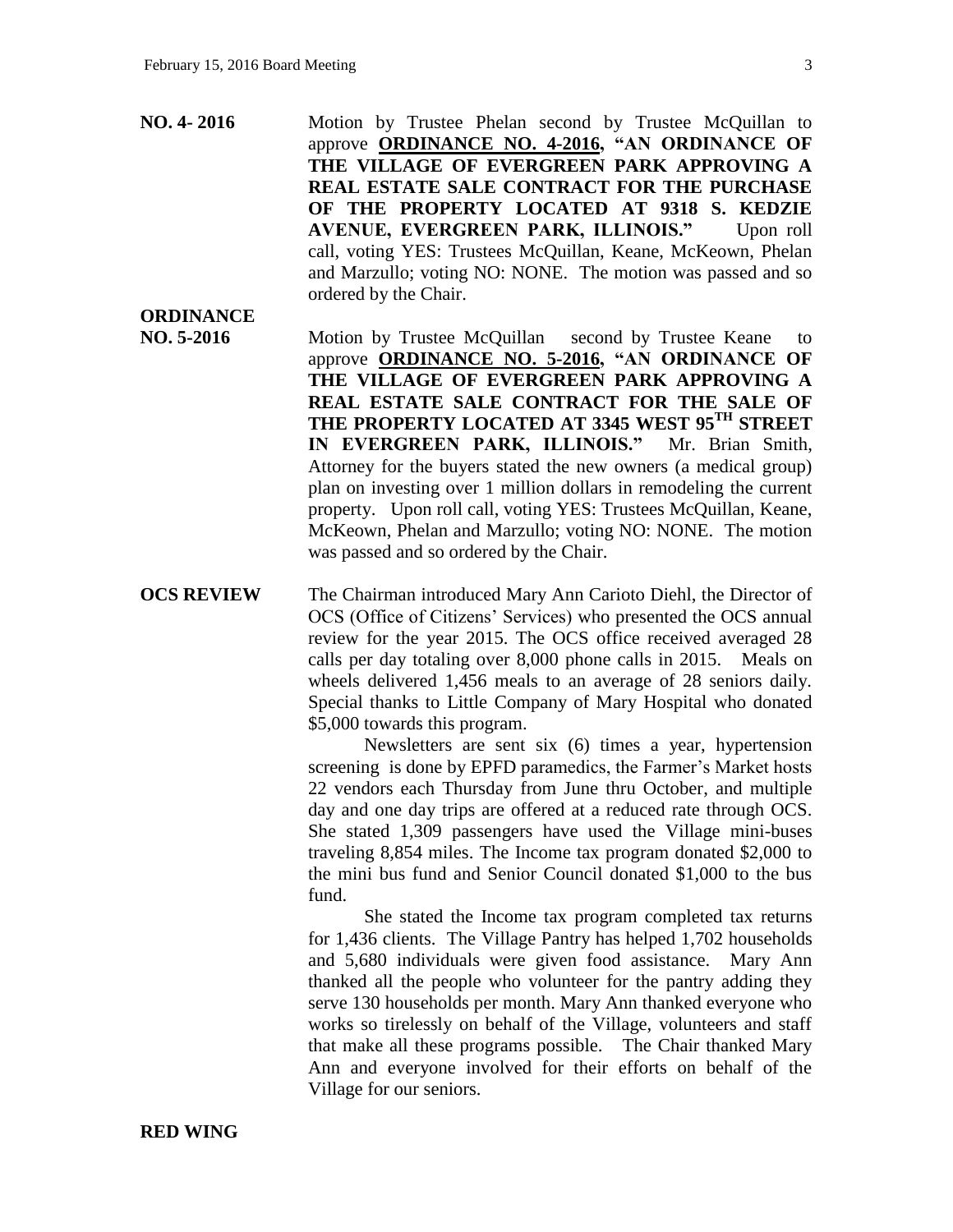#### **SIDEWALK SALE**

Motion by Trustee Marzullo second by Trustee McKeown to approve the request from Red Wing shoes for their annual sidewalk sale on May 14, 2016 (rain date May 21) and on Saturday, October 1, 2016 (rain date October 8). Upon roll call, voting YES: Trustees Phelan, Marzullo, McQuillan, Keane and McKeown; voting NO: NONE. The motion was passed and so ordered by the Chair.

# **ENGINEER'S**

**REPORT** Village Engineer Tim Klass had no report.

**ATTORNEY'S** 

**REPORT** The Attorney had no report.

## **BIDS**

**EPFD BAC'S** Motion by Trustee Marzullo second by Trustee Phelan to approve the request from Fire Chief Kleinhaus to purchase (BAC's) Breathing Apparatus Cylinders for the Fire Department at a cost of \$14,127.50. They are (10) ten Scott 4500 psig 30 minute cylinders for \$ 9117.50 and (4) four Scott 4500 psig 60 minutes cylinders at \$ 5,010.00. The Chair noted there was a house fire over the weekend at  $90<sup>th</sup>$  & Richmond and he commended the EP Fire Department on a job well done. Upon roll call voting YES: Trustees Marzullo, McQuillan, Keane, McKeown and Phelan; voting NO: NONE. The Motion was passed and so ordered by the Chair.

**MISC.** The Chair gave a CSX railroad update. The Village along with the City of Chicago has filed a petition with the Surface Transportation Board for an audit of issues with CSX railroad.

> He asked for residents input regarding any train issues they have experienced. There is a (21) twenty one day period to file this information and then an audit will be performed. He thanked Chicago Mayor Rahm Immanuel, State Senator Bill Cunningham, State Rep. Kelly Burke and 19<sup>th</sup> Ward Alderman Matt O'Shea for their assistance.

> The Chair also stated the Evergreen Park Police Department has been documenting all the incidents regarding downed gates crossings blocked and trains detaining traffic. He added this diligent documentation will give the Transportation Board exact information regarding the gravity of the numerous CSX issues over the past three years.